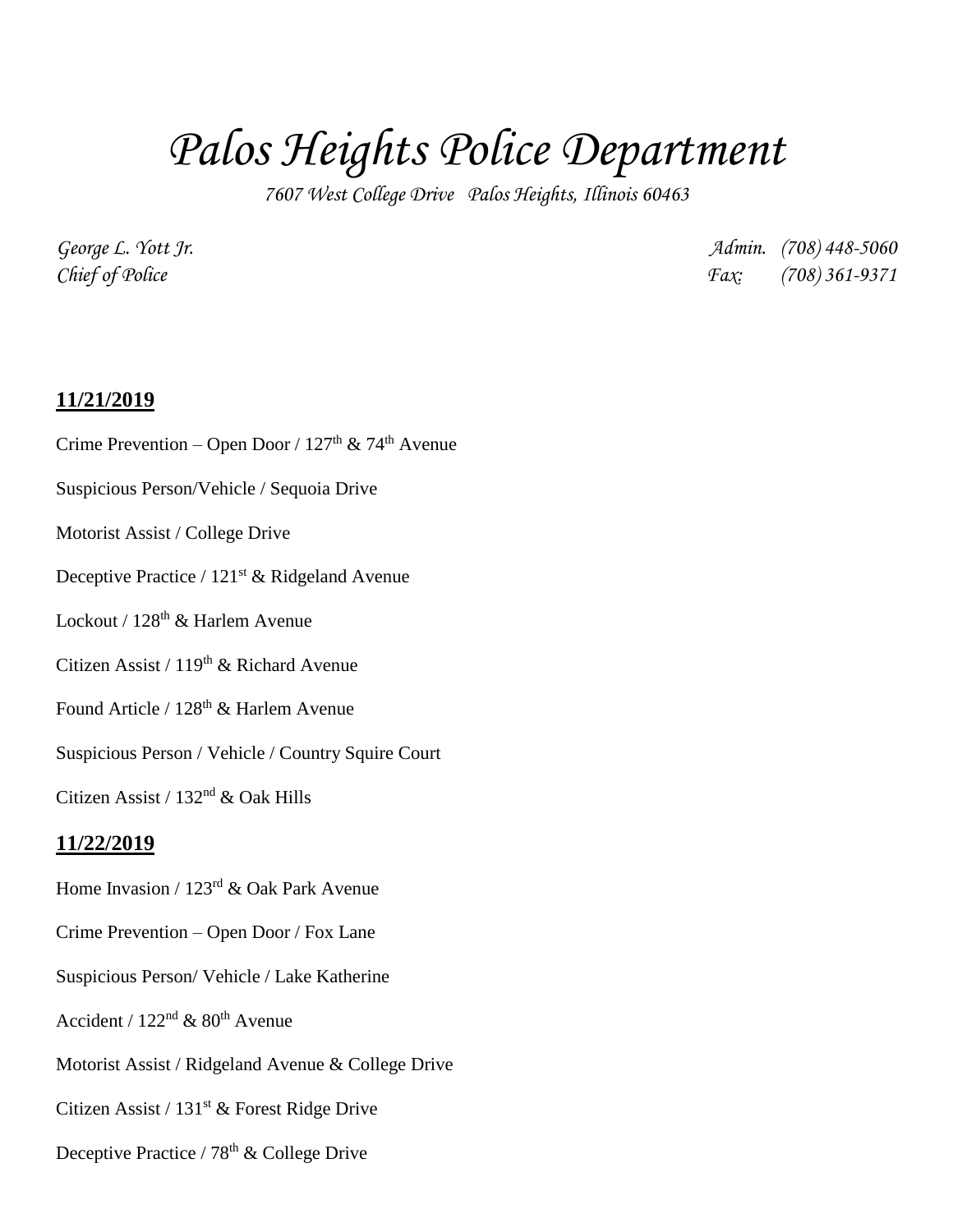Theft /  $128<sup>th</sup>$  & Harlem Avenue

- Citizen Assist / Surrey Hill Court
- Lost Article / 128<sup>th</sup> & Harlem Avenue
- Accident / 8100 block of Aberdeen Drive
- Accident / 121st & Ridgeland Avenue
- Deceptive Practice /  $119<sup>th</sup>$  & 74<sup>th</sup> Avenue
- Hit and Run / West Princeton Lane
- Hit and Run / College Drive
- Solicitor Complaint /  $125<sup>th</sup>$  &  $71<sup>st</sup>$  Avenue
- Disturbance /  $121<sup>st</sup>$  & Ridgeland Avenue
- Motorist Assist / 71<sup>st</sup> & College Drive
- Solicitor Complaint /  $125^{\text{th}}$  &  $68^{\text{th}}$  Court
- Theft  $// 121<sup>st</sup>$  & Ridgeland Avenue
- Accident / 122nd & Harlem Avenue
- Suspicious Person/Vehicle / 128<sup>th</sup> & Harlem Avenue
- Suspicious Person/Vehicle / Forestview Road & Park Lane

## **11/23/2019**

- Citizen Assist /  $76<sup>th</sup>$  & College Drive
- Juvenile Problem(s) /  $78<sup>th</sup>$  & McCarthy Road
- Citizen Assist / 131<sup>st</sup> & Harlem Avenue
- Juvenile Problem(s) /  $123<sup>rd</sup>$  & Richard Avenue

## **11/24/2019**

Suspicious Person/Vehicle /  $114<sup>th</sup>$  & Southwest Highway

- Motorist Assist / Harlem Avenue
- Suspended Driver/s License / 6300 block of 135<sup>th</sup> Street
- Speeding /  $126<sup>th</sup>$  & Harlem Avenue